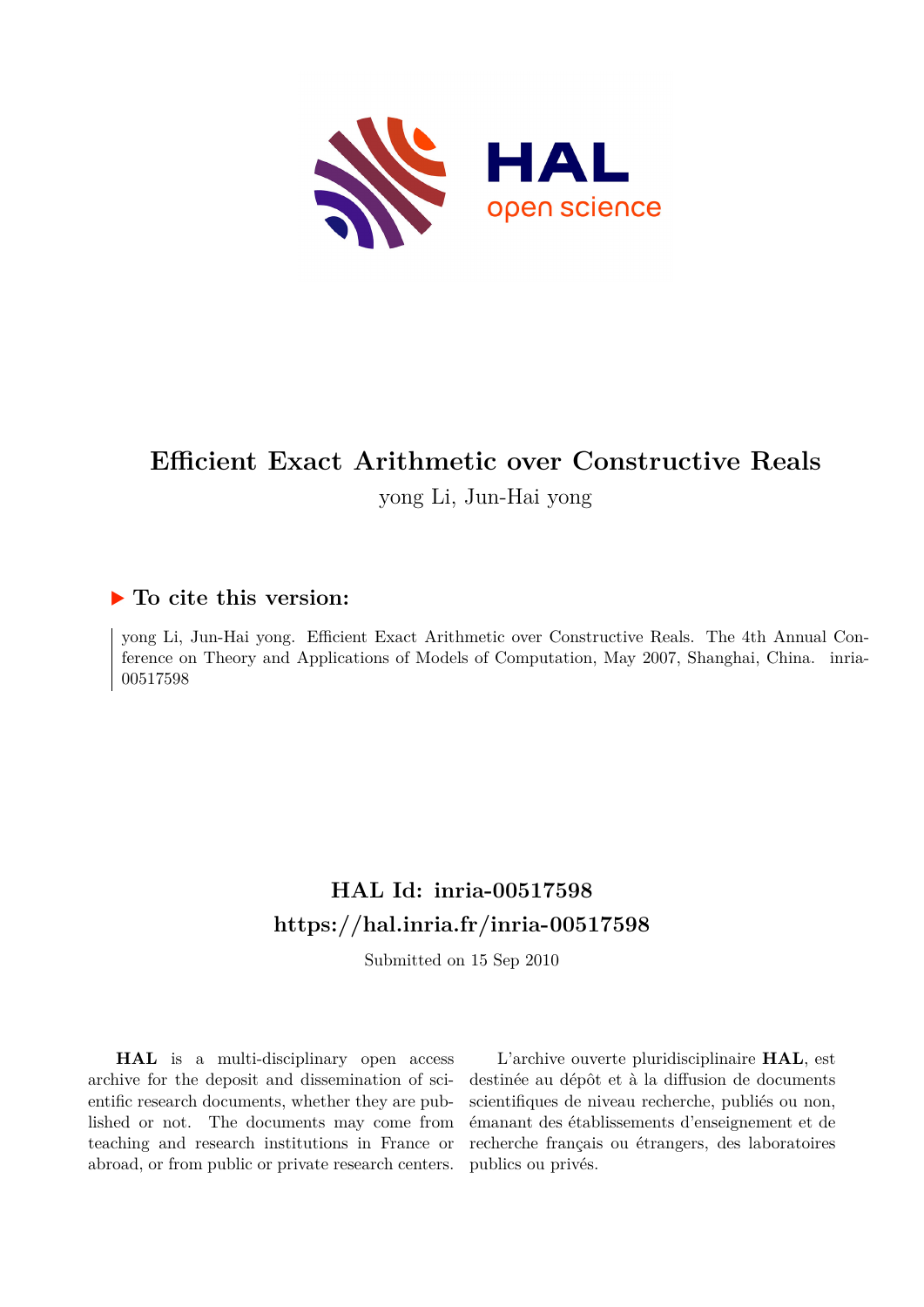# **Efficient Exact Arithmetic over Constructive** Reals

Yong Li and Jun-Hai Yong

School of Software, Tsinghua University, Beijing 100084, P.R. China exactreal@yahoo.com.cn

Abstract. We describe a computing method of the computable (or constructive) real numbers based on analysis of expressions. This method take precision estimate into account in order to get a better algorithm than Ménissier-Morain's method, which is also based on the representation of constructive reals. We solve two problems which appear in exact real arithmetic based on the representation of constructive reals. First, by balancing every item's precision in the expression, we can avoid unnecessary precision growth. Second, by distributing different weights to different operations, we can make sure that complex operations do not waste much time when to compute the whole expression. In these ways, we finally get a more efficient and proper method than prior implementations.

#### $\mathbf{1}$ Introduction

The goal of exact arithmetic is to generate correct answers to numeric problems, within some user-specified error. Generally speaking, floating-point numbers are widely used to represent real numbers in computer systems, although the limitations are quit obvious. For instance, the real numbers cannot be arbitrarily large or small, and the rounding errors can lead to inaccurate or completely wrong results. Some examples can be found in  $[1,2]$ . In order to solve these limitations, many methods have been proposed, one of which is exact arithmetic that has attracted more and more attentions in recent years.

Several methods have been developed for exact arithmetic which can supply an approximation of the exact result that meets the user's any requirement of precise. V. Ménissier-Morain in [3] gives a brief introduction of these methods. However, only two of them are practical and proved completely correct. One is linear fractional transformation (LFT) which is mostly based on continued fractions. In 1976, Gosper first introduced this mthod to calculate the operations of real numbers [4]. In 1989, Vuillemin implemented the arithmetic using Lisp and improved this arithmetic in many ways [5]. In 2002, Edalat and Heckmann developed this arithmetic to LFT Framework [1] and they also supply an implementation in Haskell and C, which is named IC-Reals. The other one, constructive reals, is based on Cauchy Sequences, a theory that is well established by Bishop[6]. It can also be considered as a foundation of computable analysis. Boehm and Lee first made use of this theory for the purpose of exact arithmetic  $[7,8]$  and Boehm finished this algorithm using java [9]. Gowland and Lester in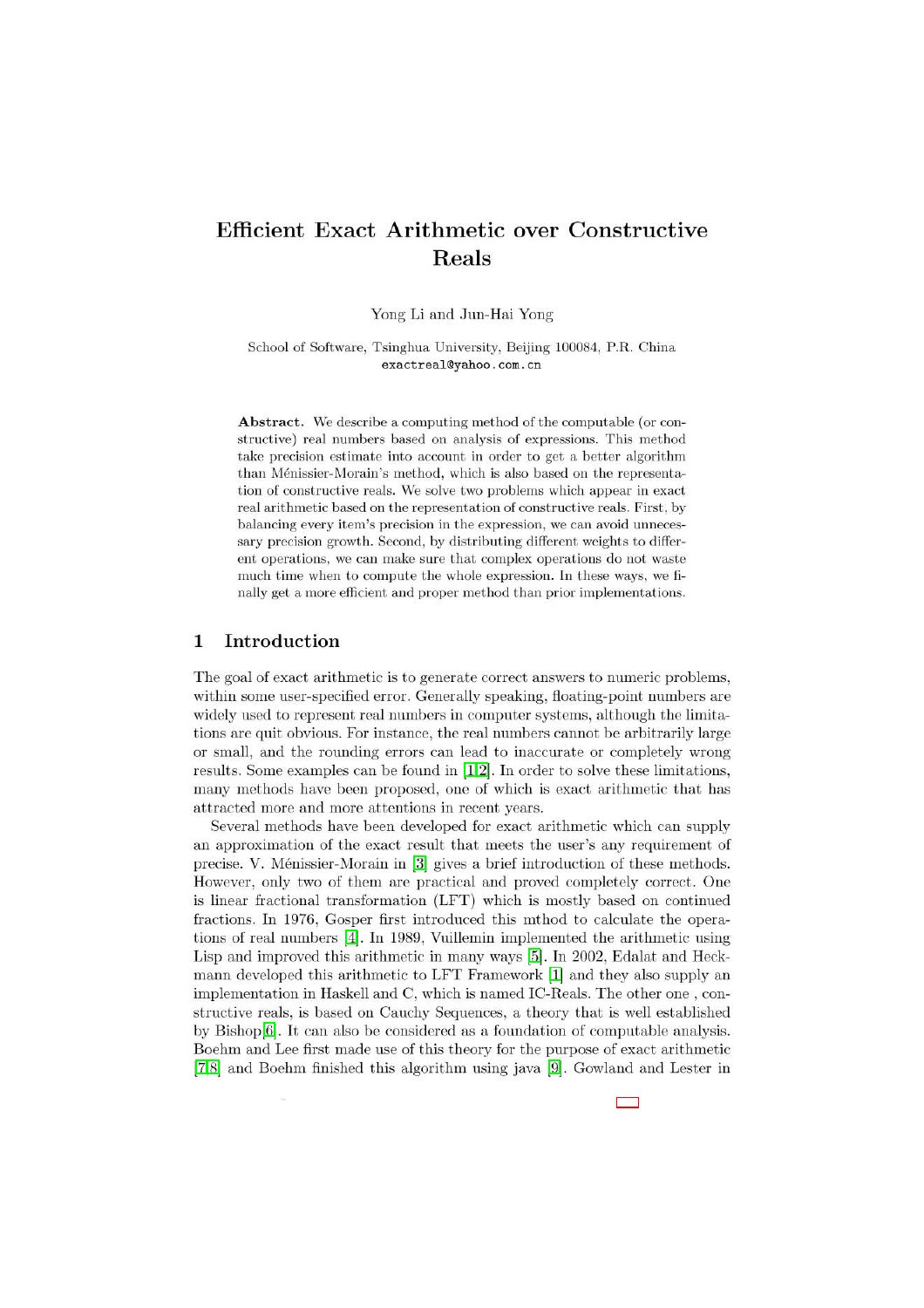[10,11] showed us the correctness of an implementation based on fast binary Cauchy sequence, which makes the base equal to 2. And they have described a Haskell implementation in  $[10]$ . In addition, V. Ménissier-Morain in  $[3]$  proved a similar algorithm whose base can be 2 or other integers which is bigger than 2. Briggs implemented this paper's algorithm using Python, C++, C respectively [12]. Of course, there are also many other implementations and you can get more information about exact real arithmetic in this survey [13]. But most of them are deficient in the proof or integrality of algorithms.

Actually, all these methods can be converted into interval representations. But different methods have different algorithms to calculate the operation concerning real numbers. In that case their performances are also different. In terms of basic operations, like addition, minus, multiplication and division, the second method may be more efficient, which can be found in this competence result in 2000 [14]. However, LFT approach also has some merits that it can easily handle irrational numbers [15,16], that Edalat argues its transcendental functions may more efficient, and that under special circumstances continued fractions can solve many problems which common representations is hard to handle. In this paper, our interest focus on the amelioration of the second methods, that is constructive reals. And we give new algorithms that solve two problems which can affect the implementation's performance. First, by balancing every item's precision, we can avoid unnecessary precision growth which is the first problem that has attracted many attentions in [17,18]. Second, by distributing different weights to different operations, we can make sure that complex operations do not waste most time when to compute the whole expression which is the second problem that we proposed.

The remaining part of the paper is arranged as follows. Related definitions and algorithms about Cauchy sequences are briefly introduced in section 2. Problems of present implementations based on Cauchy sequences are shown in section 3. A new simple algorithm about addition, which considers balancing every item's precision, is proved in section 4. And a new algorithm about calculating the expression that takes every operation's complexity into consideration will be given in section5. The experimental result and discussion are set in section 6.

# **2 Basic Definitions and Algorithms**

We present some basic definitions and algorithms of computable real numbers, which derived from Boehm, V. Ménissier-Morain, and Gowland's work in [3,9,10]. First, we will show two definitions about the representation of real numbers. Second, we will give two simple algorithms about addition and multiplication that will help us understand the problem.

**Definition 1.** (Effective Cauchy sequences). A computable real number x is represented as an Effective Cauchy sequence, if there is an infinite computable sequence of rational numbers  $\left\{\frac{n_0}{d_0}, \frac{n_1}{d_1}, \ldots, \frac{n_p}{d_p}, \ldots\right\}$ , with  $d_i > 0$ , and a modulus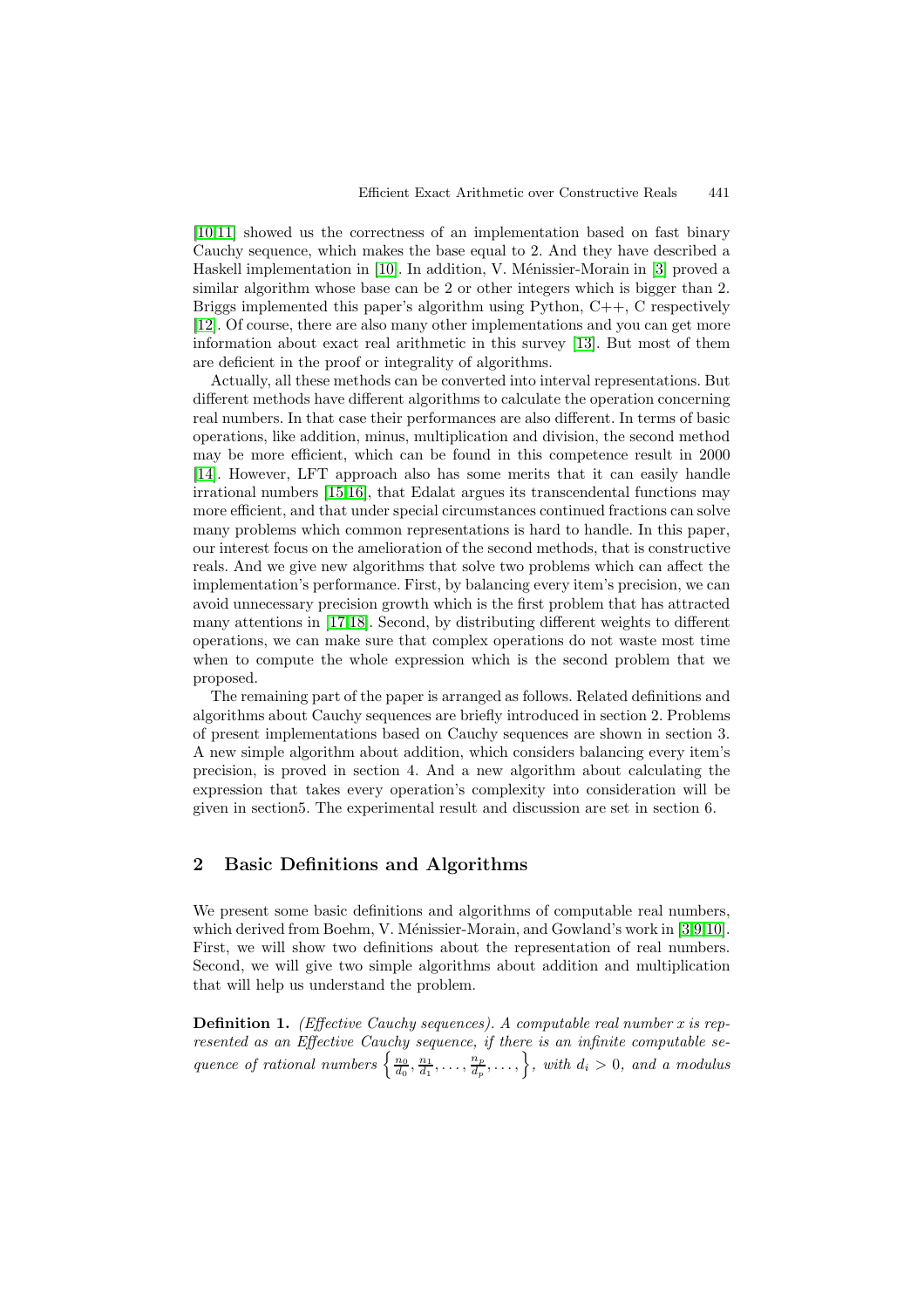of convergence function  $e : N \to N$  which is recursive, such that  $\forall p \in \mathbb{N} : k \geq 1$  $e(p)$ *implies*  $x - \frac{n_k}{d_k}$  $< 2^{-p}$ .

In this definition, we use a sequence of rational numbers to represent the real number. When we need to get a number which meets the precision requirement, we can take a proper rational number from the sequence. In fact, we can get an interval which is small enough to meet the error range and includes the true value of the real number that is  $x \in \left(\frac{n_k}{d_k} - 2^{-p}, \frac{n_k}{d_k} + 2^{-p}\right)$ . But if we only want to use integer arithmetic to finish this kind of exact real arithmetic, we should do some changes.

**Definition 2.** (Fast Binary Cauchy Sequence) A computable real number x is represented as a Fast Binary Cauchy Sequence if there is an infinite computable sequence of integers $\{n_0, n_1, \ldots, n_p, \ldots\}$ , such that  $|x - 2^{-p}n_p| < 2^{-p}$ .

This definition makes a little change with respect to Definition 1. We can use a sequence of integers to represent real number, which makes implementation only use integer arithmetic and is not confined by floating-point numbers' defects. Some implementations using floating point, such as IRRAM [19], which is based on real-RAMs, have faster speed. Although some real-RAMs can be realized approximately by floating point computations, real-RAMs cannot be realized by physical machines, they are unrealistic [20]. But the way of construct reals is completely accepted in that it only uses integer arithmetic. So in section 5 we do not compare time with IRRAM which use floating-point arithmetic in implementation. In this definition, if the error range is  $2^{-p}$ , we can use  $n_p$  to represent the real number x, which meets the requirement of  $x \in (2^{-p}n_p - 2^{-p}, 2^{-p}n_p + 2^{-p})$ . In the rest of the article, we use  $x[p]$  to represent  $n_p$ .

Also, there are other similar definitions, in[3], they use the qualification of  $\left| x - \frac{n_k}{d_k} \right| < B^{-p}$  where  $B \ge 2$  is some fixed integer, instead of  $\left| x - \frac{n_k}{d_k} \right| < 2^{-p}$  in Definition 1. Obviously modulating  $B$  are control the integrals and the error Definition 1. Obviously, modulating B can control the interval's and the error range. For example, if B is 10, we can get a sequence of error range: $10^{-1}$ ,  $10^{-2}$ , ...,  $10^{-p}$ , ....If B is 2, we can get a sequence of error range: $2^{-1}$ ,  $2^{-2}$ , ...,  $2^{-p}$ , ... which is more flexible than B is 10 and can easily meet more error requirements. In this paper, we only discuss our implementation based on  $B = 2$ and these circumstances that  $B > 2$  can be handled in the same thought.

Now we simply give some algorithms concerning addition and multiplication which is widely used in [3,9,10] and is showed in [10]. These algorithms can help us to illustrate our algorithms. Their proofs can be found in [10]. We suppose that  $x, x_1, x_2$  are real numbers and the required error range of x is  $2^{-p}$  which means we need to get  $x[p]$ .

**Algorithm 1.** (Addition of real numbers) Computing  $x = x_1 + x_2$ , we have  $x[p] = round((x_1[p + 2] + x_2[p + 2])/4).$ 

**Algorithm 2.** (Multiplication of real numbers) Computing  $x = x_1 * x_2$ , we have  $x[p] = round(2^{-(p+s_1+s_2)}(n_1n_2))$  where  $s_1 = |log_2(|x_1[0]| + 2)| + 3$  and  $s_2 = |log_2(|x_2[0]| + 2)| + 3.$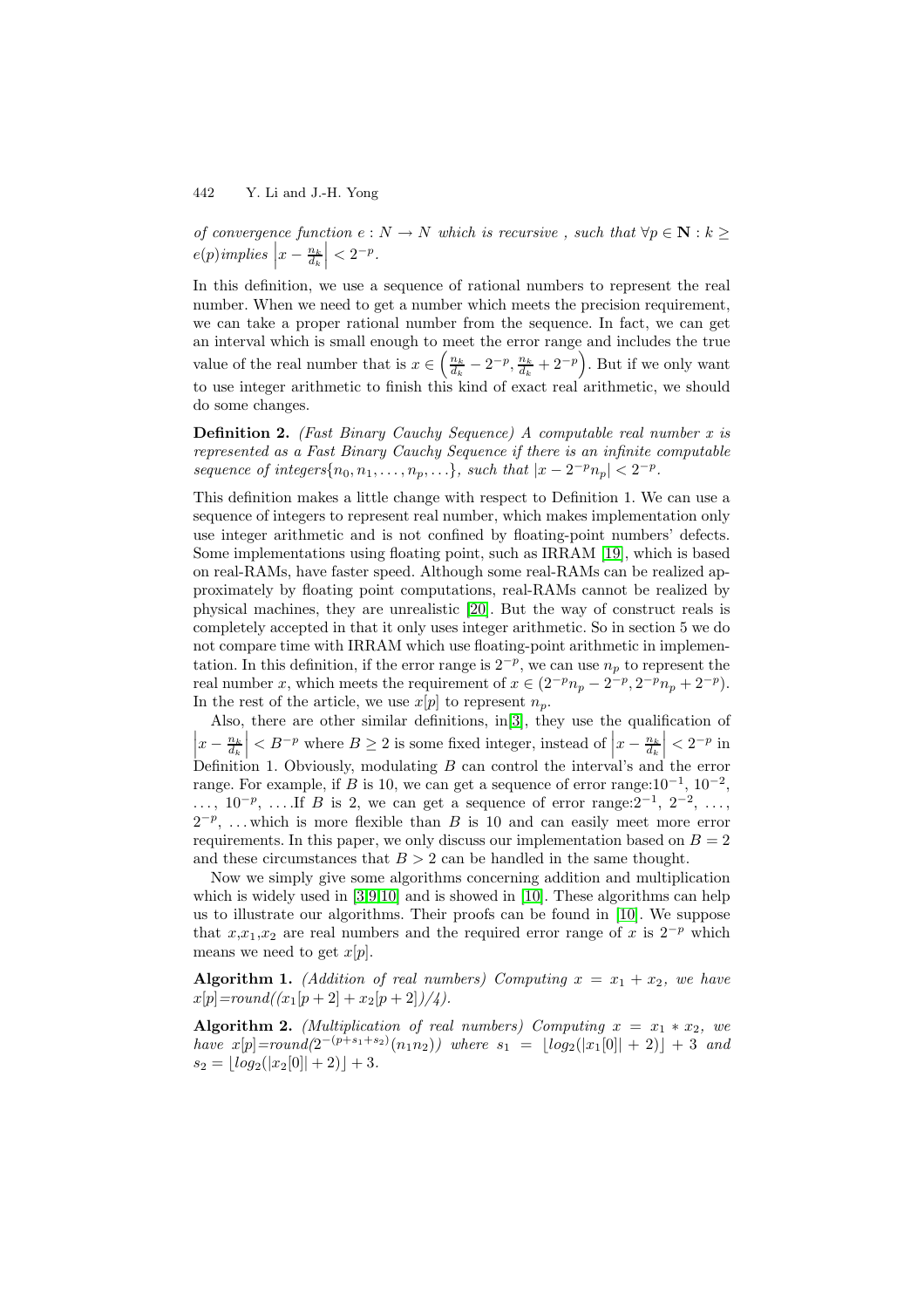## **3 Problems**

Several authors have implemented the algorithms that are based on constructive reals. We can divide them into two kinds. One is to use Functional language which is easy and natural to implement exact real arithmetic in that we can regard a real number as a function and the expression can be evaluated automatically. However, this way is very slow and impractical in many applications. The other is to use DAG (directed acyclic graph) to represent the expression about operations between exact real numbers. For example, Figure 1 shows an expression based on DAG. This way can be finished by using C language, which can get much better performance and also is easier to use in other software. But both of them suffer from several flaws.

In the first problem, with the increase of operations' number, the original algorithms fail to use proper precise of every real number. For example, we want to compute  $x = x_1 + x_2 + x_3 + x_4$  according to Algorithm 1. Its DAG is figure 1, and when we want to get  $x[p]$ , we need get  $x_4[p + 2]$ ,  $x_3[p + 4]$ ,  $x_2[p+6], x_1[p+8]$  respectively. Obviously, when the items' number is very large we may need some items that have extremely small precision. However, by scrutinizing this case carefully, we find it is not reasonable. If we consider it from a prospect of expression we find if we want to get an approximation of x up to the precision  $\epsilon$ , we only need every item' approximation up to  $\epsilon/4$ . In this case, we should balance every item's precision to get a more proper means to compute the expression. This problem has been proposed in [17,18], which occurs in all exact real arithmetic based on Type2 theory [20]. In [18], the author proposed that each item's precision should be balanced to solve this problem. But in special representation how to solve it is also a question. In this paper we give the methods about constructive reals and give a proof in the follow section.



**Fig. 1.** A DAG for the expression  $x_1 + x_2 + x_3 + x_4$ 

In the second problem, the original algorithm fails to take the complexity of each operation into consideration. Obviously, computing one multiplication takes more time than computing an addition when we need them to get the same precision which can be found in Algorithm 1 and Algorithm 2. The original algorithms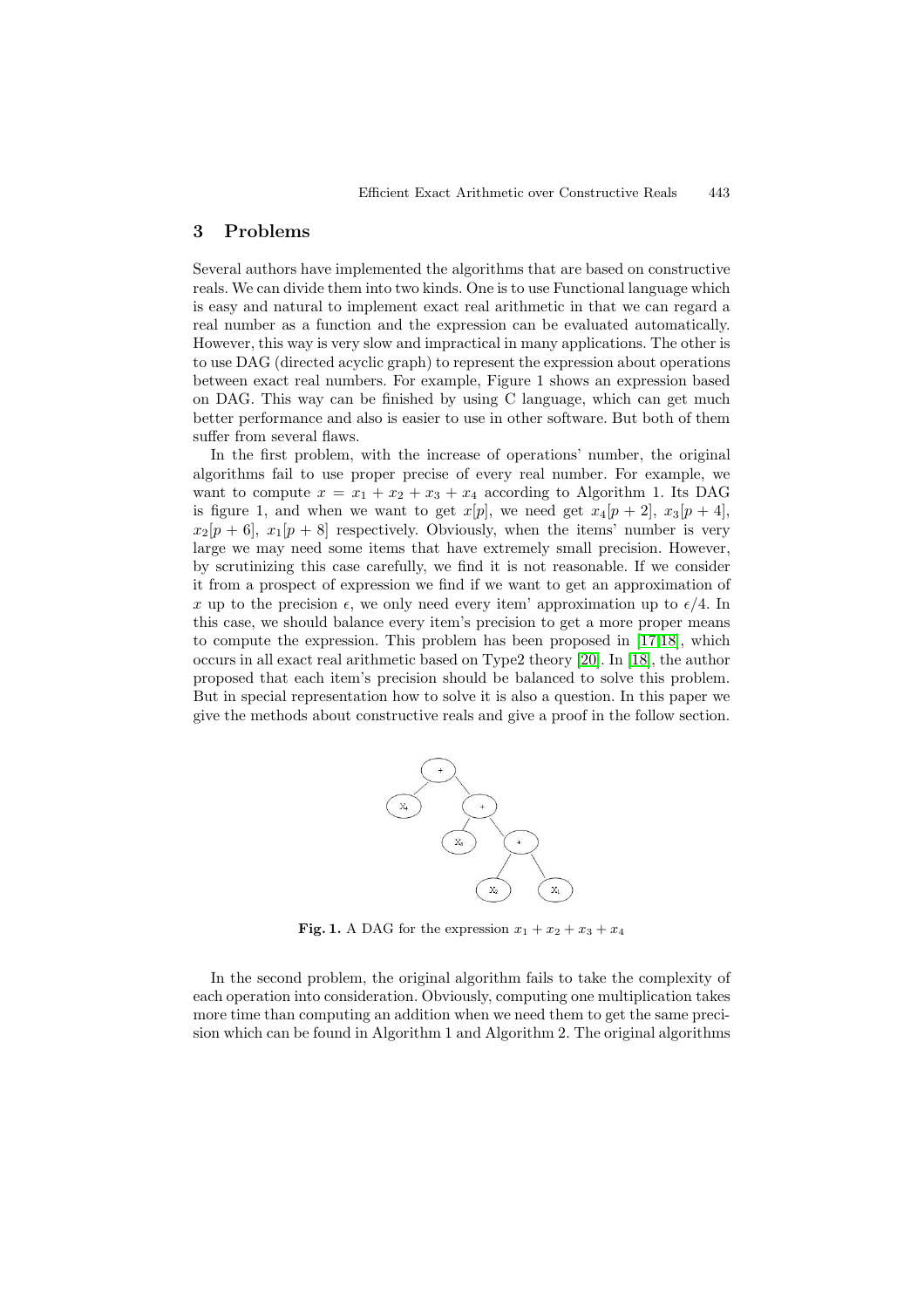are not concerned about making the precision of operation of multiplication as large as possible. For instance, when we compute  $x = x_1 + x_2 * x_3$ , in order to get  $x[p]$ , a choice is to get  $x_1[p+2]$  and  $(x_2 * x_3)[p+2]$  which is an original algorithm's way. However, in terms of expression, we have many other ways. For example, when we want to get an approximation of x up to the precision  $\epsilon$ , we also need  $x_1$ 's approximation up to  $\epsilon/4$  and  $(x_2 * x_3)$ 's approximation up to  $3\epsilon/4$ . In this case, the operation of addition will cost more time than the former and the operation of multiplication will cost little time than the former. But we think it is totally worthy because the multiplication is more complex.

In conclusion, original implementations do not consider the difference between exact real arithmetic and traditional computation. Traditional computation can use a common way to compute because they are not affected by error requirement. However, in exact arithmetic, distributing a proper precision to every item is very important which can make computation more effective.

### **4 Addition Algorithm with Balanced Precision**

Addition and subtraction are very important in exact arithmetic in that summation plays an important role in science computing. And addition and subtraction's error analysis are also very easy to process. In this part we give an algorithm to compute an expression only including addition. Subtraction can be processed in a similar way in that it can be taken as a special addition.

**Algorithm 3.** Computing  $x = x_1 + x_2 + ... + x_n$ , where  $x, x_1, x_2, ..., x_n$ are real numbers and the required of error range of x is  $2^{-p}$  which means we need to get x[p], we have  $x[p] = round((x_1[m]+ x_2[m]+ \ldots + x_n[m])2^{p-m})$ . where  $m = \lfloor log_2 n + p + 1 \rfloor.$ 

*Proof.* We will prove that  $|x - 2^{-p}x[p]| = |x_1 + x_2 + ... + x_n - 2^{-p}x[p]| < 2^{-p}$ i.e.

$$
2^{-p}(x[p]-1) < x_1 + x_2 + \ldots + x_n < 2^{-p}(x[p]+1) \tag{1}
$$

According to definition 2, we have

$$
|x - (x_1[m] + x_2[m] + \ldots + x_n[m])2^{-m}|, n2^{-m}
$$
 (2)

We make  $m = \lfloor log_2 n + p + 1 \rfloor$  such that

$$
\frac{1}{2^m} \le \frac{1}{n2^{p+1}} < \frac{1}{2^{m-1}}\tag{3}
$$

According to (2) and (3), we get  $|x - (x_1|m| + x_2|m| + \ldots + x_n|m|)2^{-m}| < n2^{-m} \leq 2^{-(p+1)}$  and

$$
|x - (x_1[m] + x_2[m] + \ldots + x_n[m])2^{p-m}2^{-p}| < 2^{-(p+1)} \tag{4}
$$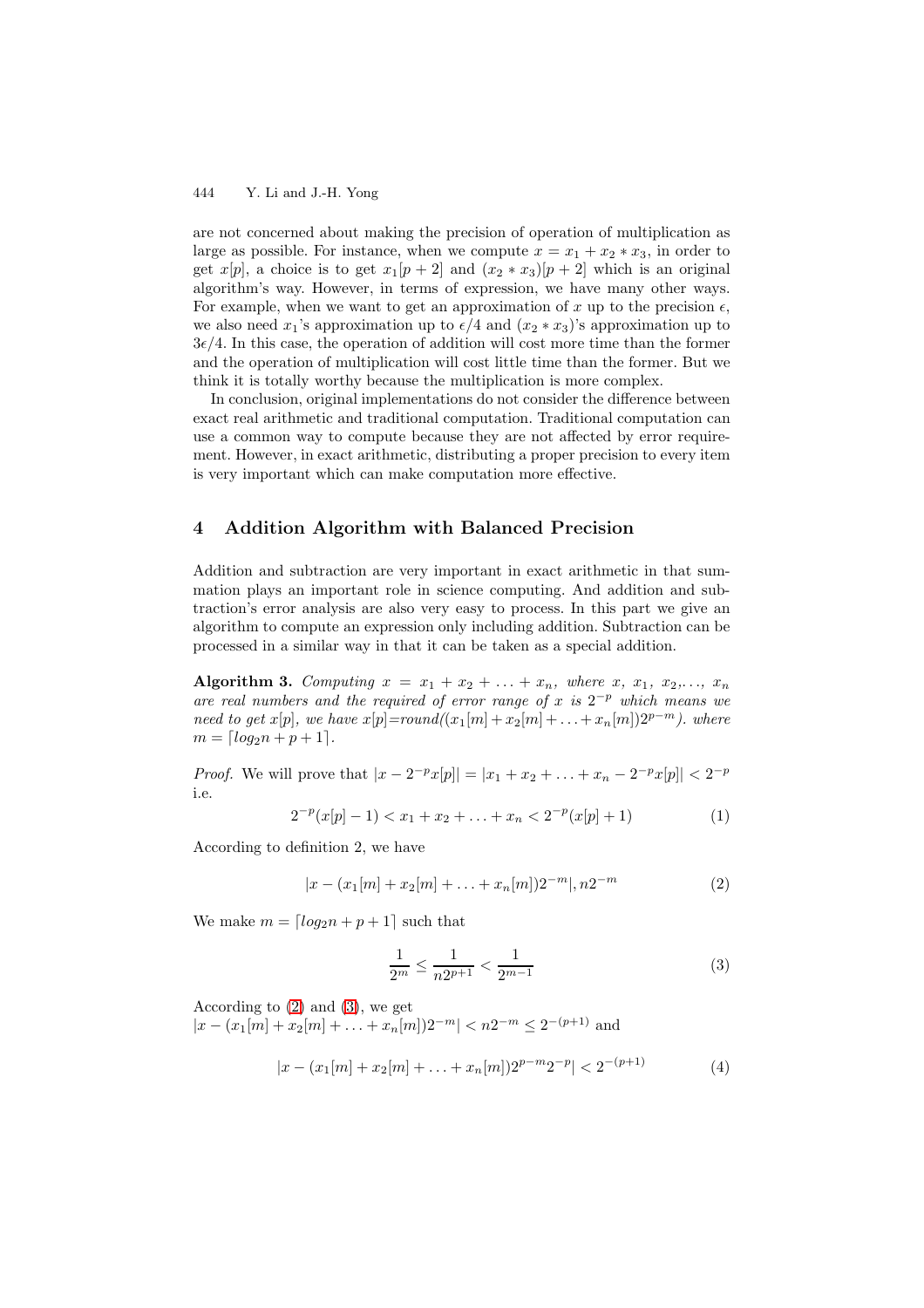(6)

Then according to round's property, we have

$$
|(x_1[m]+x_2[m]+\ldots+x_n[m])2^{p-m}-round((x_1[m]+x_2[m]+\ldots+x_n[m])
$$
  

$$
2^{p-m})|\leq \frac{1}{2}
$$
 (5)

By multiplying  $2^{-p}$ , Formula (5) can be changed into:

$$
|(x_1[m]+x_2[m]+\ldots+x_n[m])2^{-m}-round((x_1[m]+x_2[m]+\ldots+x_n[m])
$$
  
 $2^{p-m})2^{-p})|\leq 2^{-(p+1)}$ 

Then we can use  $round((x_1[m]+x_2[m]+...+x_n[m])2^{p-m})$  to replace  $(x_1[m]+x_2[m]+...+x_n[m])2^{p-m}$  $x_2[m] + \ldots + x_n[m])2^{p-m}$  in Formula (4), we can get

$$
|x - round((x_1[m] + x_2[m] + ... + x_n[m])2^{p-m})2^{-p}| < 2^{-(p+1)} + 2^{-(p+1)} = 2^{-p}
$$
\n(7)

i.e.

$$
|x - 2^{-p}x[p]| = |x_1 + x_2 + \dots + x_n - 2^{-p}x[p]| < 2^{-p} \tag{8}
$$

In this addition algorithm, we distribute the same precision to every item. For example, if we want to get  $x[p]$  whose expression is shown in Figure 1, we only need get  $x_1[p+3], x_2[p+3], x_3[p+3]$  and  $x_4[p+3]$  respectively. When n is a very large number this way can evidently reduce many items' precision required. Compared with the original algorithm, this way is more proper in terms of expression.

# **5 Algorithm with Precision Control**

In section 4, we have solved the first problem that exits in constructive reals' computation. In this section we will consider solving the second problem. From what have been discussed, we can see that different operations have different complexity. A sin's operation is more complex than addition operation when is computed to up to the same precision. Our solution is to distribute different weight to single computation cell. The weight can control the precision that operation needs. First, we introduce a definition of single computation cell.

**Definition 3.** (Single Computation Cell) A single computation cell is one of these cases: 1. A real number that interacts with other items only with addition or subtraction. 2. A result number that we get from operations except addition and subtraction and it interacts with other SCCs only with addition or subtraction.

For example, when we want to deal with  $x_1 + x_2 * x_3 + \sin x_4 + x_5 * x_6/x_7$ , the number  $x_1$ , the result of  $x_2 * x_3$ , the result of sin  $x_4$  and the result of  $x_5 * x_6/x_7$ are SCCs. We can simply put  $x_1$ 's weight is 1,  $x_2 * x_3$  is 4, sin  $x_4$  is 16 and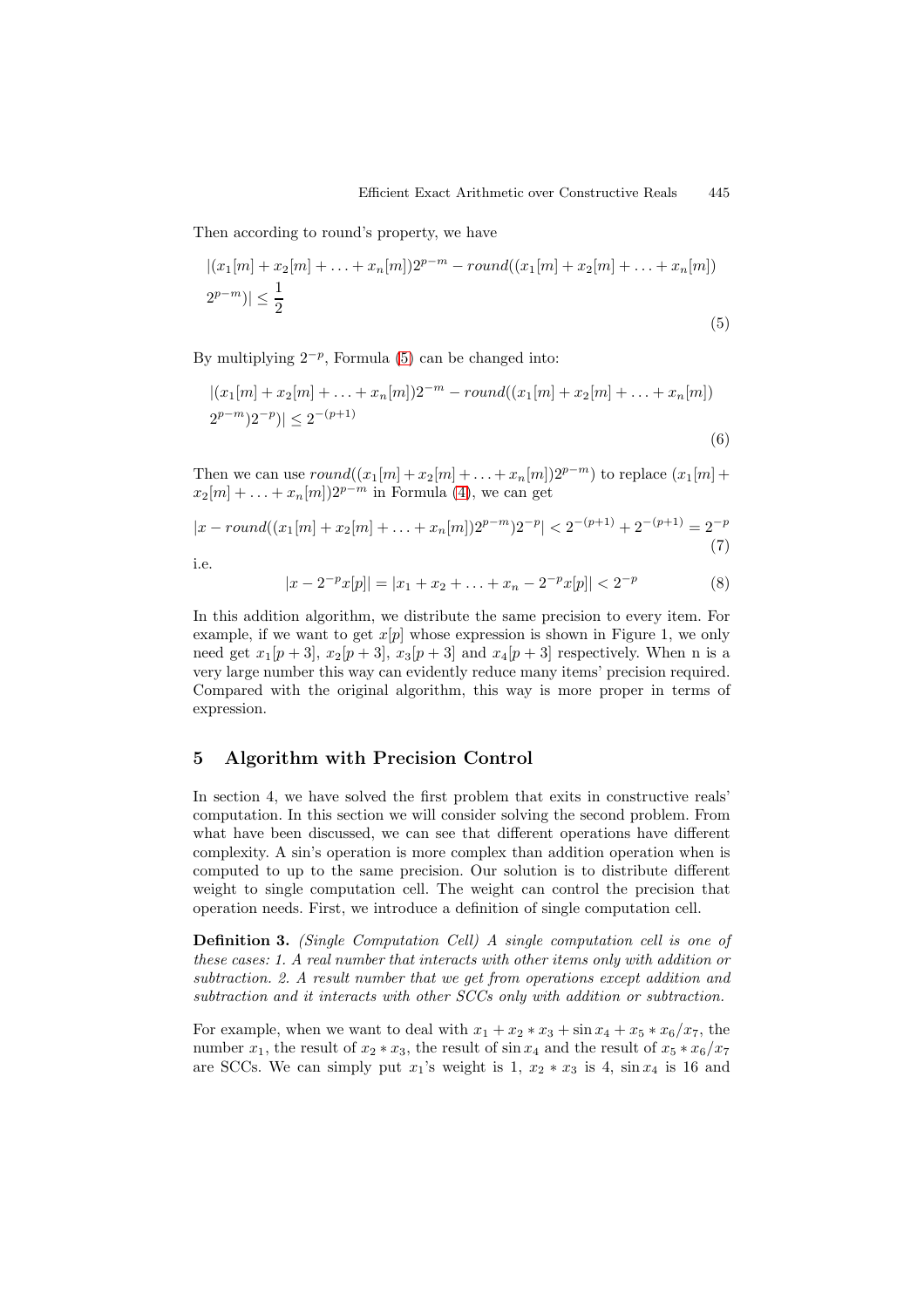$x_5 * x_6/x_7$  is 8. The value of weight is based on the compute complexity of the SCC and is regulated to be the form of  $2^k$ ,  $k \in N$ , which make our computation convenient. We can compute single SCC use its original algorithm, but compute the whole expression use our algorithm. Now we will show an algorithm that can used to compute these expressions.

**Algorithm 4.** If we want to compute  $x = x_1 + x_2 + \ldots + x_n$  in order to meet some error range  $2^{-p}$ , where  $x_i$ 's weight is  $w_i$  and every  $x_i$  is a SCC,  $i = 1, 2, \ldots, n$ . We have  $x[p] = round(x_1[m - log_2w_1]w_12^{p-m} + x_2[m - log_2w_2]w_22^{p-m} + ... +$  $x_n[m - log_2 w_n]w_n 2^{p-m}$  with  $m = \lceil -log_2(\frac{2^{-(p+1)}}{w_1 + w_2 + \ldots + w_n}) \rceil$ .

Proof. We will prove

$$
|x - 2^{-p}x[p]| = |x_1 + x_2 + \dots + x_n - 2^{-p}x[p]| < 2^{-p} \tag{1}
$$

We make  $m = \lceil -log_2(\frac{2^{-(p+1)}}{w_1 + w_2 + \dots + w_n}) \rceil$  such that

$$
(w_1 + w_2 + \ldots + w_n)2^{-m} \le 2^{-(p+1)} \tag{2}
$$

According to definition 2, we have

$$
|x - (x_1[m - log_2 w_1]2^{log_2 w_1 - m} + x_2[m - log_2 w_2]2^{log_2 w_2 - m} + \dots + x_n[m - log_2 w_n]2^{log_2 w_n - m})| = |x - (x_1[m - log_2 w_1]w_12^{-m} + x_2[m - log_2 w_2]w_22^{-m} + \dots + x_n[m - log_2 w_n]w_n2^{-m})| < (w_1 + w_2 + \dots + w_n)2^{-m} \le 2^{-(p+1)}
$$
\n(3)

It is similar to the addition's proof above, we can get

$$
|(x_1[m - log_2 w_1]w_1 2^{-m} + x_2[m - log_2 w_2]w_2 2^{-m} + ... + x_n[m - log_2 w_n]
$$
  

$$
w_n 2^{-m}) - round(x_1[m - log_2 w_1]w_1 2^{p-m} + x_2[m - log_2 w_2]w_2 2^{p-m} + ... + (4)
$$
  

$$
x_n[m - log_2 w_n]w_n 2^{p-m}) < 2^{-(p+1)}
$$

According to (3) and (4), we can get  $|x-round(x_1[m-log_2w_1]w_12^{p-m}+x_2[m$  $log_2 w_2 |w_2 2^{p-m} + \ldots + x_n [m - log_2 w_n] w_n 2^{p-m}$  $| < 2^{-(p+1)} + 2^{-(p+1)} = 2^{-p}$  that is to say  $|x - x[p]| < 2^{-p}$ .

For example, when we want to compute  $x = x_1 + y_1 * y_2 + x_3 + x_4 + x_5$  that is  $x = x_1 + x_2 + x_3 + x_4 + x_5$ , where  $x_2 = y_1 * y_2$  and  $x_1, x_2, x_3, x_4, x_5$  are SCCs. We can appoint  $x_1, x_3, x_4, x_5$ 's weight to be 1 and  $x_2$ 's weight to be 4. Then when we need to get  $x[p]$ , we should compute  $x_1[p + 4]$ ,  $x_2[p + 2]$ ,  $x_3[p + 4]$ ,  $x_4[p + 4]$ ,  $x_5[p+4]$  which is more efficient than compute  $x_1[p+4]$ ,  $x_2[p+4]$ ,  $x_3[p+4]$ ,  $x_4[p+4], x_5[p+4]$  that only use algorithm 3 to balance the precision. According to Algorithm 2 we can get  $x_2[p + 2]$ , and then we use Algorithm 4 to compute the whole expression.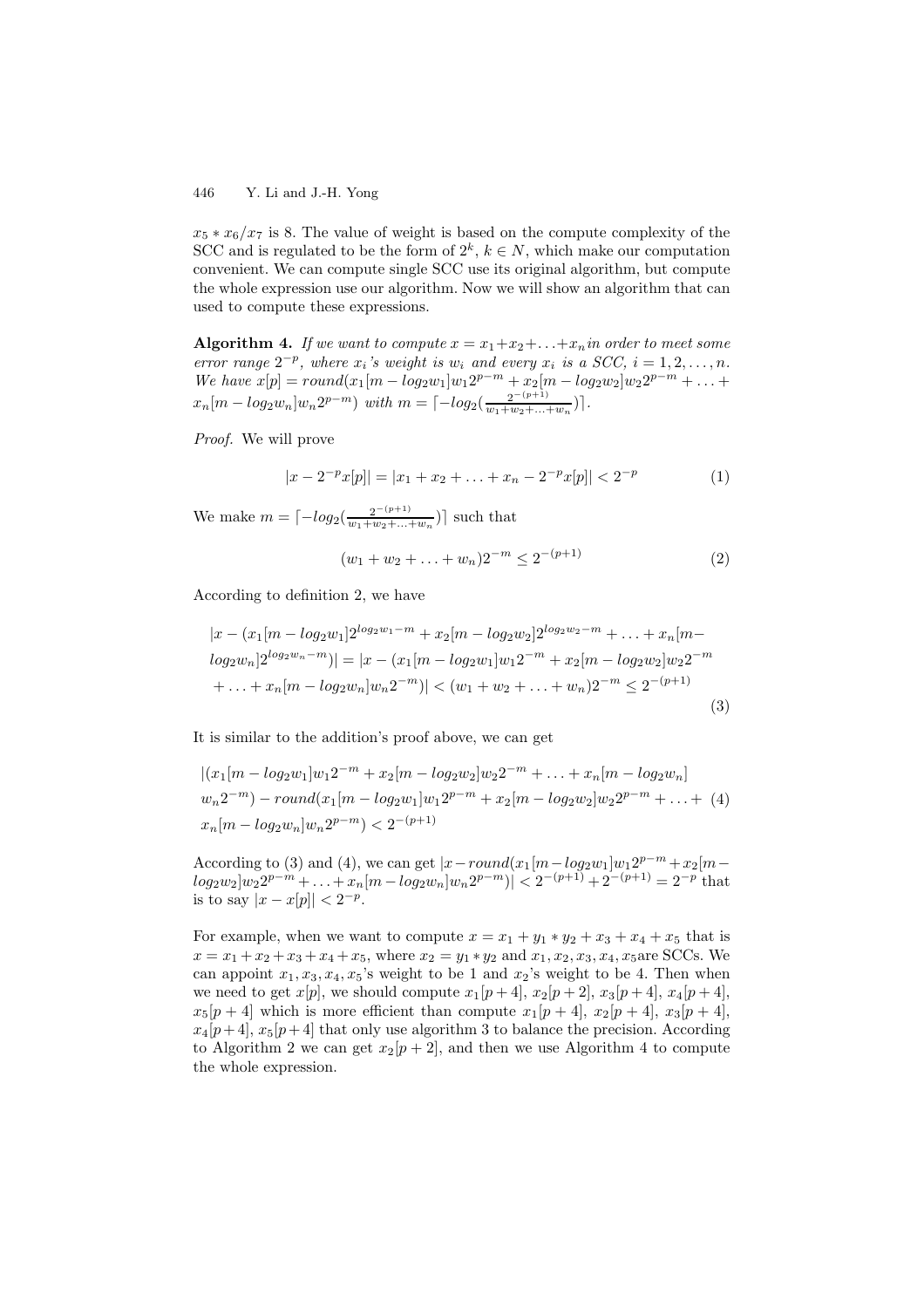### **6 Conclusions and Discussions**

One of our aim is to avoid the unnecessary precision growth which has been talked in [17,18], in this paper we supply Algorithm 3 to balance every item in an expression including addition and subtraction. This way indeed improves exact arithmetic's speed. For example, we will do a computation that gets the sum of the harmonics series  $\sum_{i=1}^{n} \frac{1}{i}$ . The Table 1 below shows Algorithm 3's performance is much better than xrc1.1 which is an implementation based on V.Mnissier-Morain's Algorithm [3]. The software xrc1.1 can be gotten from [21].

| n         |             |         | result'sprecision $xrc1.1(ms)$ Algorithm 3 (ms) |
|-----------|-------------|---------|-------------------------------------------------|
| 1000      | 100         | 9.641   | 4.92                                            |
| 1000      | 1000        | 77.377  | 10.948                                          |
| 1000      | 10000       | 168.708 | 161.989                                         |
| 5000      | 100         | 141.016 | 58.564                                          |
| 5000      | 1000        | 187.183 | 106.209                                         |
| 5000      | 10000       | 455.335 | 364.182                                         |
| 10000 100 |             | 373.373 | 81.788                                          |
|           | 10000 1000  | 446.627 | 150.112                                         |
|           | 10000 10000 | 956.082 | 619.227                                         |

**Table 1.** Computing  $\sum_{i=1}^{n} \frac{1}{i}$ 

**Table 2.** Computing  $\sum_{i=1}^{n}(\frac{1}{i*(i+1)} + \frac{1}{i})$ 

| n         |            |                  |         | result'sprecision $xrc1.1(ms)$ Algorithm 3 (ms) Algorithm 4 (ms) |
|-----------|------------|------------------|---------|------------------------------------------------------------------|
| 100       | 100        | 3.358            | 4.909   | 2.901                                                            |
| 100       | 1000       | 11.811           | 10.911  | 10.256                                                           |
| 1000      | 100        | 162.803          | 81.511  | 65.246                                                           |
| 1000      | 1000       | 220.861          | 150.396 | 133.057                                                          |
| 10000 100 |            | 19166.903 324.03 |         | 288.016                                                          |
|           | 10000 1000 | 21070.736        | 900.51  | 894.279                                                          |

But our way can only solve some of this problem. For example,  $x_1 * x_2 * x_3$ also should have a way to make sure that every item has the similar precision, but because the result of multiplication's interval is too complex we failed to get an easy means just like we compute addition or subtraction. In the future, we may find a way to completely solve this problem.

Another aim is to take into account the operation's complexity which is first introduced by us. We control every item's precision according to its complexity. In this way, we can improve the performance of the exact arithmetic furthermore. For example, we will do a computation that gets the value of  $\sum_{i=1}^{n}(\frac{1}{i*(i+1)} + \frac{1}{i}).$ The Table 2 shows that Algorithm 4 has a better performance than xrc1.1 and Algorithm 3.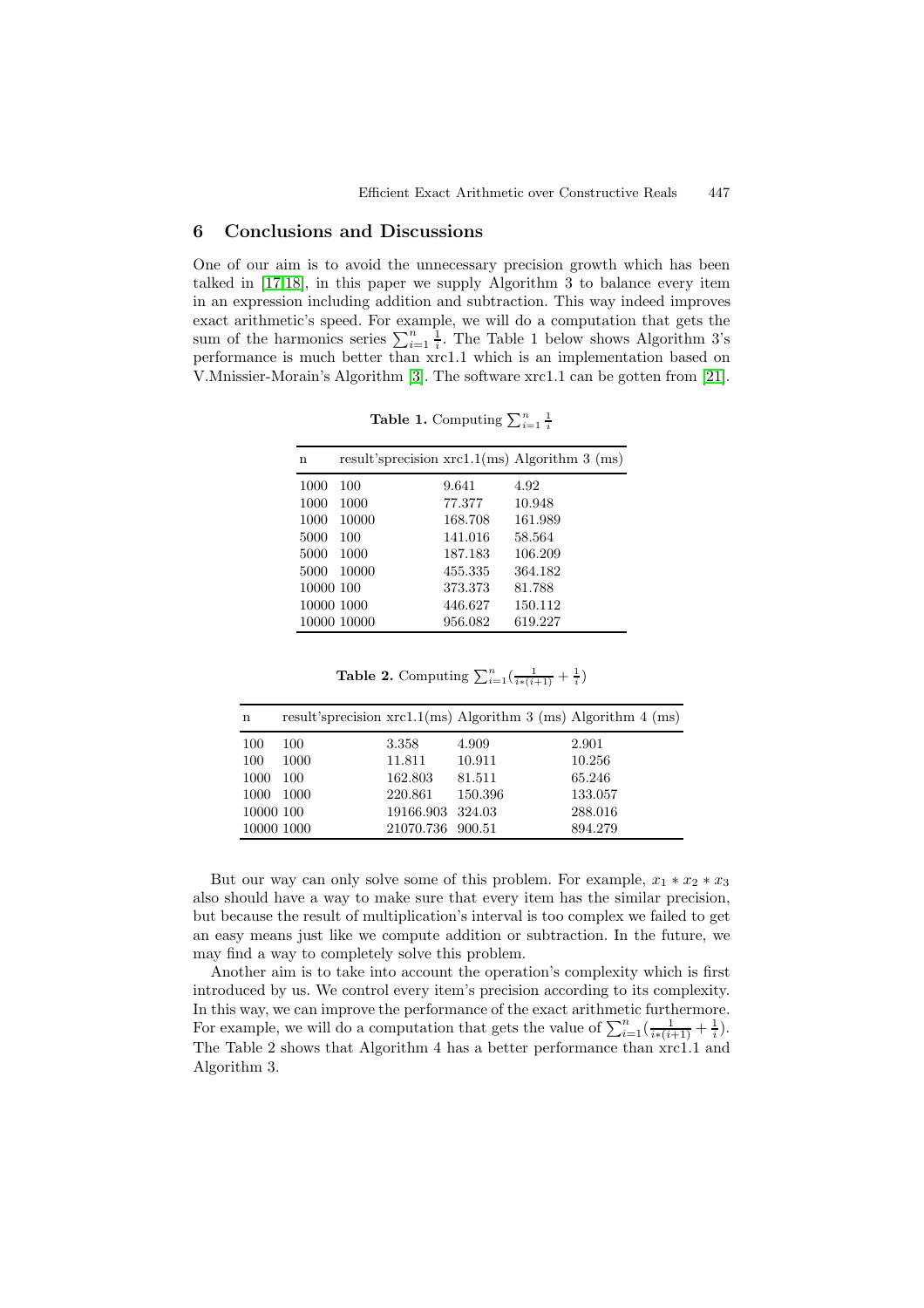There is also a question in this algorithm that how large the weight should be. In our implementation, we can easily appoint it by ourselves according to test many times basic operations and we also can adjust it according to need.

**Acknowledgements.** The research was supported by Chinese 973 Program (2004CB719400), and the National Science Foundation of China (60403047, 60533070). The second author was supported by the project sponsored by a Foundation for the Author of National Excellent Doctoral Dissertation of PR China (200342), and a Program for New Century Excellent Talents in University (NCET-04-0088).

### **References**

- 1. A. Edalat, R. Heckmann, Computing with real numbers: (i) LFT approach to real computation, (ii) Domain-theoretic model of computational geometry, Lecture Notes in Computer Science, vol.2395, Springer, 2002, pp.193-267.
- 2. J. Blanck, Efficient exact computation of iterated maps, The Journal of Logic and Algebraic Programming, vol.64, 2005, pp. 41-59.
- 3. V. Mnissier-Morain, Arbitrary precision real arithmetic: design and algorithms. The Journal of Logic and Algebraic Programming, Vol.64, 2005, pp. 13-19.
- 4. W. Gosper, Continued fraction arithmetics, Technical Report HAKMEM Item 101B, Artificial Intelligence Memo 239, MIT, 1972.
- 5. Jen Vuillemin, Exact real computer arithmetic with continued fractions, IEEE Transactions on Computers, Vol. 39, 1990, pp. 1087-1105.
- 6. E.Bishop, D.Bridges, Constructive Analysis, Springer-Verlag, 1985.
- 7. Hans-J. Boehm, Robert Cartwright, Mark riggle, and Michael J.O'Donnell, Exact real arithmetic:A case study in higher order programming, In Proceedings of the 1986 Lisp and Functional Programming Conference, 1986, pp. 162-173.
- 8. V. Lee, Optimizing Programs over the Constructive Reals, PhD thesis, Rice University, 1991.
- 9. Hans-J. Boehm The constructive reals as a Java library, The Journal of Logic and Algebraic Programming, vol.64, 2005, pp. 3-11.
- 10. P. Gowland, D. Lester, The correctness of an implementation of exact arithmetic, in: Proceedings of the Fourth Conference on Real Numbers and Computers, 2000.
- 11. D. Lester, P. Gowland, Using PVS to validate the algorithms of an exact arithmetic, Theoretical Computer Science, Vol. 291, 2003, pp. 203-218.
- 12. K. Briggs, Implementing exact real arithmetic in python, C++ and C, Theoretical Computer Science, vol.351, 2006, pp. 74-81.
- 13. P. Gowland, D. Lester A survey of exact arithmetic implementations, Lecture Notes in Computer Science, vol.2064, Springer, 2001, pp. 30-47.
- 14. J. Blanck, Exact real arithmetic systems:Results of competition, Lecture Notes in Computer Science, vol.2064, Springer, 2001, pp.389.
- 15. A. Edalat, P. J. Potts, A new representation for exact real numbers, Electronic Notes in Theoretical Computer Science, Vol.6, 1997, pp. 119-132.
- 16. P.J. Potts, Exact real arithmetic using M?bius transformations, PhD thesis, Imperial College, 1999.
- 17. Branimir Lambov, RealLib:An Efficient Implementation of Exact Real Arithmetic, http://www.bric.dk/ barnie/RealLib/, 2006.